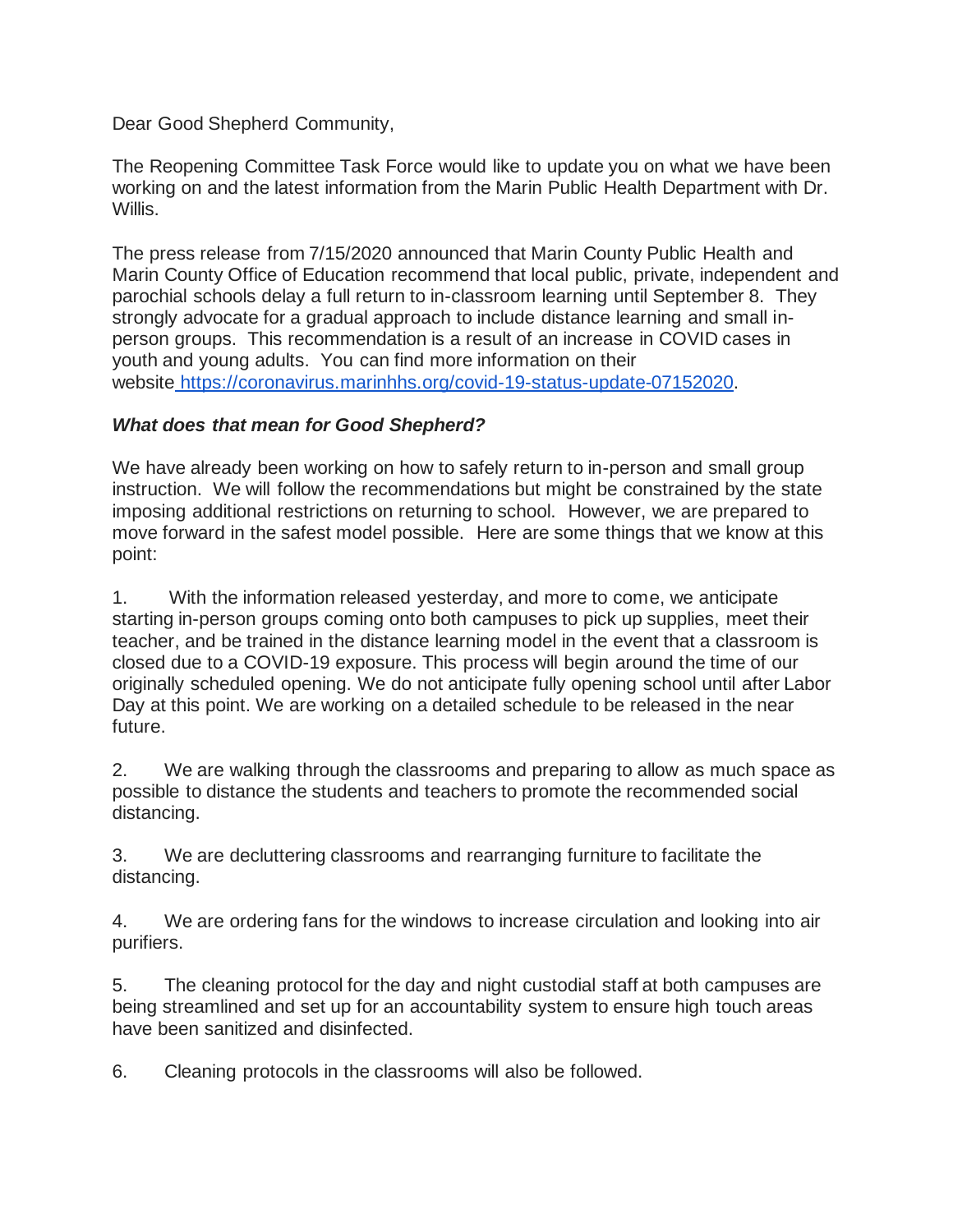7. We have ordered face shields for the teachers and we are testing child size shields for our students (as an option). We do anticipate having all students wear masks upon our return to school.

8. We plan to utilize outdoor spaces for classes, lunch, and breaks.

9. At this point, we are planning to have the students stay in the classrooms and have the enrichment teachers rotate instead of the students moving.

10. We are planning out the "flow" of the school to minimize crossing of different classes.

11. Hand washing will be emphasized and expected at several key points throughout the day. We have purchased 10 hand washing stations that will be strategically placed throughout both campuses.

12. We will be doing temperature checks daily and health screening before arriving at school.

13. Good Earth is no longer running their school hot lunch program. We will be utilizing another hot lunch program that will be released as soon as we work out the details. We liked that everything is packaged and the company is following food preparation guidelines. The packaging is compostable and many organic options available. We appreciate the feedback from the lunch survey which guided us in our decision.

14. Once we are back in school, we will have slightly staggered drop offs and pick up at the elementary campus. The preschool will be sending out detailed information separately for drop off/pick up guidelines.

15. We are setting up an isolation area in case a student feels unwell during school.

16. Each campus will have one staff member who works directly with public health regarding any information of possible infections.

17. Each child will have individual pencil boxes and materials instead of classroom sets of supplies.

18. Each teacher and classroom will be outfitted with a cleaning kit containing the approved disinfectants and wipes.

19. We are replacing the faucets and soap dispensers with touch free components.